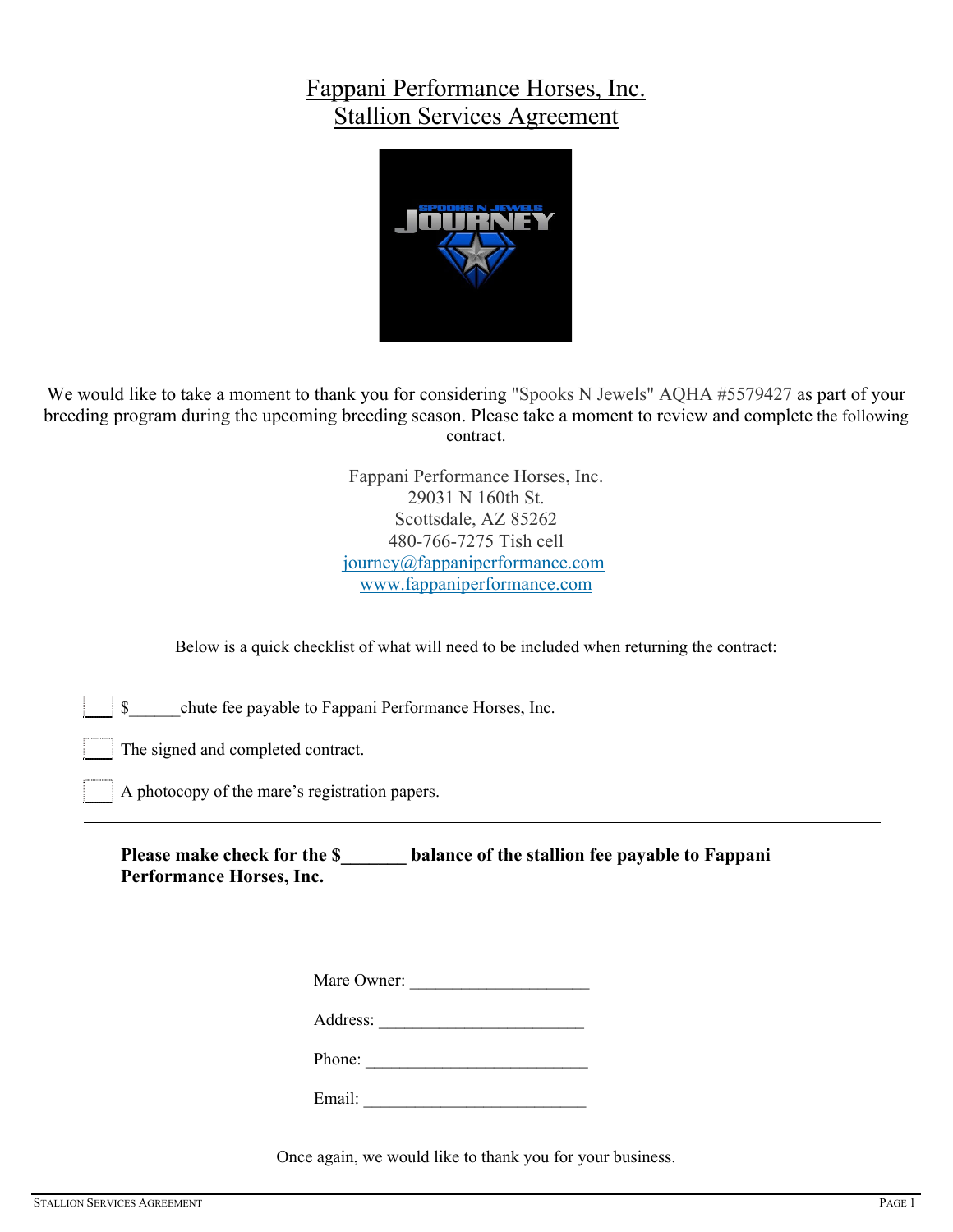## **STALLION SERVICES AGREEMENT**

|                                                                                                                                                                                                                               | THIS STALLION SERVICES AGREEMENT (this "Agreement") is made and entered into as of this day of , 20,<br>("Effective Date") by and between Fappani Performance Horses, Inc., an Arizona corporation ("Manager") and:                                                                                                                                                                                                                                                                                                                                                                                                                                                                                                                                                                                                                                                                                                                                                                      |  |                  |  |       |  |  |  |  |
|-------------------------------------------------------------------------------------------------------------------------------------------------------------------------------------------------------------------------------|------------------------------------------------------------------------------------------------------------------------------------------------------------------------------------------------------------------------------------------------------------------------------------------------------------------------------------------------------------------------------------------------------------------------------------------------------------------------------------------------------------------------------------------------------------------------------------------------------------------------------------------------------------------------------------------------------------------------------------------------------------------------------------------------------------------------------------------------------------------------------------------------------------------------------------------------------------------------------------------|--|------------------|--|-------|--|--|--|--|
| Owner Phone Phone Phone Phone Phone Phone Phone Phone Phone Phone Phone Phone Phone Phone Phone Phone Phone Phone Phone Phone Phone Phone Phone Phone Phone Phone Phone Phone Phone Phone Phone Phone Phone Phone Phone Phone |                                                                                                                                                                                                                                                                                                                                                                                                                                                                                                                                                                                                                                                                                                                                                                                                                                                                                                                                                                                          |  |                  |  |       |  |  |  |  |
|                                                                                                                                                                                                                               |                                                                                                                                                                                                                                                                                                                                                                                                                                                                                                                                                                                                                                                                                                                                                                                                                                                                                                                                                                                          |  |                  |  |       |  |  |  |  |
|                                                                                                                                                                                                                               |                                                                                                                                                                                                                                                                                                                                                                                                                                                                                                                                                                                                                                                                                                                                                                                                                                                                                                                                                                                          |  | <b>AGREEMENT</b> |  |       |  |  |  |  |
| 1.                                                                                                                                                                                                                            | ("Mare")<br><b>Horse</b> . This Agreement pertains to Mare Owner's horse, more specifically identified as:                                                                                                                                                                                                                                                                                                                                                                                                                                                                                                                                                                                                                                                                                                                                                                                                                                                                               |  |                  |  |       |  |  |  |  |
|                                                                                                                                                                                                                               | Registration # Breed Date Foaled                                                                                                                                                                                                                                                                                                                                                                                                                                                                                                                                                                                                                                                                                                                                                                                                                                                                                                                                                         |  |                  |  | Color |  |  |  |  |
|                                                                                                                                                                                                                               | Mare Owner intends for the Mare to carry the foal or be flushed for an embryo transfer                                                                                                                                                                                                                                                                                                                                                                                                                                                                                                                                                                                                                                                                                                                                                                                                                                                                                                   |  |                  |  |       |  |  |  |  |
| 2.                                                                                                                                                                                                                            | Breeding to Stallion. Mare Owner agrees to breed Mare to ______________, AQHA registration number ______ ("Stallion") during the<br>breeding season on the terms and conditions set forth in this Agreement. Mare Owner agrees to deliver to Manager a photocopy of the Mare's registration<br>papers on or before the Effective Date. The breeding season for Stallion shall be from February 1, 2022 to June 30, 2022.                                                                                                                                                                                                                                                                                                                                                                                                                                                                                                                                                                 |  |                  |  |       |  |  |  |  |
| 3.                                                                                                                                                                                                                            | Term. This Agreement shall commence on the Effective Date and continue until and including July 1 <sup>st</sup> of the same calendar year.                                                                                                                                                                                                                                                                                                                                                                                                                                                                                                                                                                                                                                                                                                                                                                                                                                               |  |                  |  |       |  |  |  |  |
| 4.                                                                                                                                                                                                                            | Fees. In exchange for breeding Mare to Stallion, Mare Owner shall pay the fees set forth below (by check, money order, or credit card):<br>(a) Chute Fee. Mare Owner shall pay \$_______ as the non-refundable chute fee to Manager on or before the Effective Date of this Agreement.<br>(b) Stallion Fee. Mare Owner shall pay \$_______ as the stallion fee for breeding Mare to Stallion. If Mare is bred to Stallion at Manager's ranch (the<br>"Ranch"), the stallion fee shall be tendered to Manager prior to Mare's departure from the Ranch; if Mare Owner is to receive transported semen, the<br>stallion fee shall be tendered to Manager prior to the first shipment thereof.                                                                                                                                                                                                                                                                                              |  |                  |  |       |  |  |  |  |
| 5.                                                                                                                                                                                                                            | Additional Fee Schedule. Mare Owner further agrees to pay the fees set forth in Schedule A, attached hereto, as applicable. Manager will bill Mare<br>Owner each month for fees and expenses incurred in breeding or caring for Mare. Mare Owner agrees to pay each invoice within 30 days of receipt thereof.                                                                                                                                                                                                                                                                                                                                                                                                                                                                                                                                                                                                                                                                           |  |                  |  |       |  |  |  |  |
|                                                                                                                                                                                                                               | (a) Cooled, Transported Semen Fees. If Mare Owner is to receive transported semen from Manager, the following additional fee schedule shall apply:                                                                                                                                                                                                                                                                                                                                                                                                                                                                                                                                                                                                                                                                                                                                                                                                                                       |  |                  |  |       |  |  |  |  |
|                                                                                                                                                                                                                               | Shipment Fee (Federal Express): \$ Shipment Fee (Airline): \$ Pick Up Fee: \$                                                                                                                                                                                                                                                                                                                                                                                                                                                                                                                                                                                                                                                                                                                                                                                                                                                                                                            |  |                  |  |       |  |  |  |  |
|                                                                                                                                                                                                                               | The chute fee will cover two stallion collections, semen evaluation and processing. If the Mare Owner requires the Stallion to be collected more<br>(b)                                                                                                                                                                                                                                                                                                                                                                                                                                                                                                                                                                                                                                                                                                                                                                                                                                  |  |                  |  |       |  |  |  |  |
| 6.                                                                                                                                                                                                                            | Cooled, Transported Semen. The following provisions shall apply if Mare Owner is to receive transported semen from Manager:<br>(a) Reservations. Mares bred to Stallion at the Ranch have breeding priority over transported semen on any given breeding day. Manager makes no<br>guarantee that semen will be available on any given day. Mare Owner is responsible for contacting Manager to determine Stallion's days of collection.<br>Mare Owner is further responsible for requesting shipment of the semen before 5:00 p.m. CST on the business day proceeding Stallion's requested<br>collection day. Mare Owner shall provide Manager with the address for shipment at the time of reservation. Manager must receive notice of cancellation<br>of a shipment request by 8:00 a.m. CST on the requested day of shipment. If Mare Owner fails to cancel a requested shipment by that time, Manager may,<br>in its sole discretion, charge Mare Owner a \$150.00 cancellation fee. |  |                  |  |       |  |  |  |  |
|                                                                                                                                                                                                                               | (b) Semen Handling. All semen will be transported in an Equitainer shipment container. Mare Owner must return the Equitainer to Manager within 72<br>hours of receipt, at Mare Owner's expense. If the Equitainer is not returned to Manager within 72 hours, Manager may charge Mare Owner a late fee of<br>\$50.00/day until the Equitainer is returned. If the Equitainer is not returned within 10 days of shipment to Mare Owner or is otherwise damaged beyond<br>repair or is not returned with all the Equitainer parts, the Manager may charge Mare Owner a \$250.00 replacement fee. Mare Owner must return the<br>Equitainer to Manager via Federal Express, UPS; use of any other means of transport, including but not limited to the U.S. Postal service, shall result in a<br>charge to Mare Owner of \$100.00 as a damage fee.                                                                                                                                           |  |                  |  |       |  |  |  |  |

(c) Shipment Limits. Manager reserves the right, in its sole discretion, to set a limit of 1 shipment of semen per mare per breeding cycle, and no more than 5 shipments of semen per mare per breeding season. Manager further reserves the right, in its sole discretion, to require Mare Owner to transport Mare to the Ranch to be bred to Stallion if more than 1 shipment of semen is requested.

(d) Embryo Transfers. If more than 1 embryo is produced from Mare's breeding to Stallion and multiple embryos are transferred, Mare Owner shall notify Manager of same within 48 hours of the transfer of embryos. If embryo transfers result in multiple pregnancies, Mare Owner shall pay the sum of \$4000.00 to Manager for each additional pregnancy prior to issuance of any breeder's certificates.

(e) Breeding. Mare Owner is responsible for breeding Mare by artificial insemination and agrees to comply with all applicable rules and regulations concerning the use and handling of semen and agrees that a licensed veterinarian will perform the insemination of Mare. **MANAGER MAKES NO WARRANTY OR GUARANTEE, EXPRESS OR IMPLIED, WITH RESPECT TO THE SEMEN, INCLUDING BUT NOT LIMITED TO THE WARRANTY OF FITNESS FOR A PARTICULAR PURPOSE. MANAGER MAKES NO GUARANTEE OF DELIVERY WITHIN A CERTAIN TIME PERIOD AND MAKES NO GUARANTEE THAT THE SEMEN WILL SAFELY REACH THE INSEMINATION POINT WITHOUT LOSING INTEGRITY, QUALITY, OR CHARACTERISTICS.** 

7. **Limited Live Foal Guarantee**. Manager hereby provides Mare Owner with a limited guarantee that a single live foal will result from the breeding of Mare to Stallion. For purposes of this Section 8, "Live Foal" is defined as a newborn foal that stands alone and nurses from Mare within 24 hours of birth. If a Live Foal does not result from the breeding, Mare Owner will be entitled to rebreed Mare to Stallion in the immediately subsequent breeding season upon compliance with the terms and conditions set forth herein. This Guarantee is void unless (a) Mare is pregnancy-checked and found to be in foal prior to foaling; and (b) Mare Owner notifies Manager within 7 days of foaling that Mare did not produce a live foal and provides a statement from a licensed veterinarian to that effect. Unless otherwise agreed in writing, this Guarantee shall also be void if Mare Owner sells Mare to a third-party prior to foaling. If the Mare miscarries, proves barren after being pregnancy-checked in foal, or fails to conceive during the normal breeding season, Mare Owner may rebreed Mare to Stallion in the immediately subsequent breeding season, so long as Mare Owner provides Manager with a statement from a licensed veterinarian to that effect. Any re-breeding of Mare to Stallion will be subject to payment of a \$500.00 rebreeding fee prior to commencement of the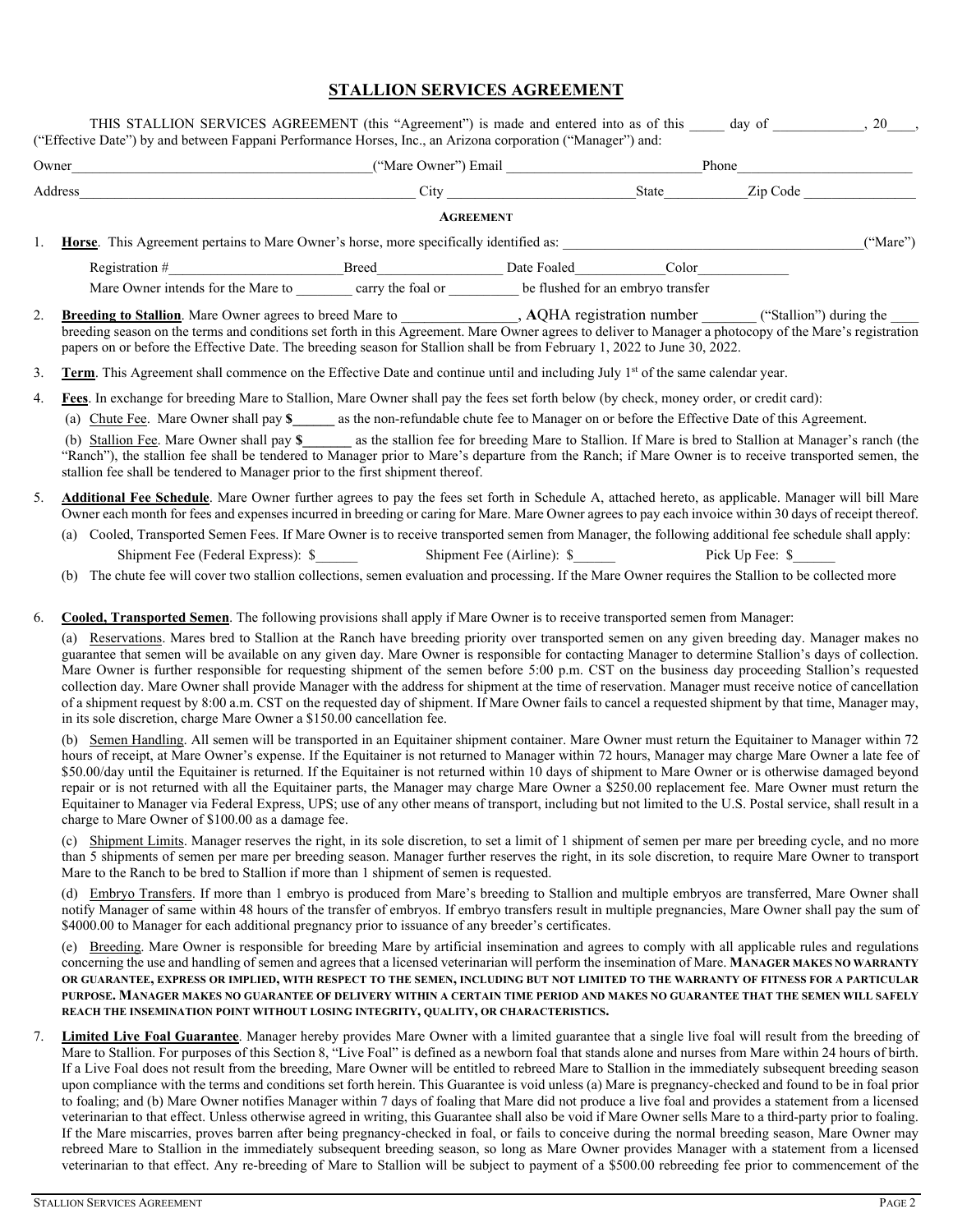immediately subsequent breeding season. If Mare Owner fails to exercise the right to rebreed Mare in the immediately subsequent breeding season, Mare Owner's right to rebreed will be cancelled. There will be no live foal guarantee on vitrified embryos.

- 8. **Mare Substitutions**. If the Mare dies or becomes unfit to breed after execution of this Agreement but prior to breeding to Stallion, Mare Owner may transfer the breeding hereunder to a substitute mare owned by Mare Owner. Upon notification of Manager of any substitution, Mare Owner shall pay \$100.00 to Manager as a substitution fee and Mare Owner agrees to enter into a separate Stallion Services Agreement as to the substitute mare.
- Representations and Warranties. Mare Owner makes the following representations and warranties to Manager, and warrants that same are true as of the Effective Date:
	- (a) Ownership. Mare Owner represents that he/she/it owns the Mare or has the right to possession of the Mare.

(b) Vaccinations. Mare Owner warrants that the Mare is free of all communicable diseases upon arrival at the Ranch. On or prior to arrival, Mare Owner shall provide a record of the Mare's current vaccinations and a negative Coggins test performed within 6 months prior to arrival. If Mare arrives without any of the required records, Manager may decline acceptance of Mare or provide the vaccinations and tests to Mare at Mare Owner's expense.

(c) Inspection. Mare Owner represents that by executing this Agreement, he/she/it has inspected Manager's facilities in their entirety, including but not limited to Manager's stalls, breeding room, semen collection equipment and exercise areas, and is satisfied with same.

- 10. **No Representations as to Stallion Potential**. Manager makes no representations or warranties as to the potential of Stallion to achieve or maintain success as a producer of quality offspring.
- 11. **Death of Stallion**. Should Stallion die or become unfit for breeding for any reason, this Agreement shall be terminated, void and of no legal effect, and the Parties shall be relieved of any further obligation hereunder. Upon termination of this Agreement, except for those fees indicated as being nonrefundable, all fees tendered by Mare Owner hereunder shall be refunded.
- 12. **Veterinary Power of Attorney**. Manager agrees to employ reasonable attempts to contact Mare Owner in the event of Mare or foal's medical emergency. If Manager is unable to contact Mare Owner, and if emergency care appears warranted, then Mare Owner agrees that Manager shall have the absolute discretion to order any routine or emergency veterinary and/or farrier care deemed reasonably necessary for the health and well-being of Mare or foal (including euthanasia if recommended by a veterinarian). Manager assumes that Mare Owner desires surgical care for Mare or foal, if recommended by a veterinarian, in the event of colic or other life-threatening illness, unless Manager is expressly instructed otherwise in writing by Mare Owner. Notwithstanding the foregoing, Manager shall not be liable to Mare Owner for any failure to obtain such care. Mare Owner shall be solely responsible for providing Mare's insurer with any notice of illness or injury that may be required by any policy of insurance covering Mare. If the veterinarian performing emergency care on Mare or the foal will not bill Mare Owner directly, Mare Owner agrees that all costs of such care secured shall be paid by Mare Owner to Manager within 15 days from the date Mare Owner receives notice thereof.
- 13. **Insurance**. It is Mare Owner's sole responsibility to insure the Mare. Mare Owner agrees to provide Manager with all insurance information and policies on the Mare. If Mare Owner elects not to insure the Mare, Mare Owner understands that Manager does not carry insurance on any horse not owned by Manager, that the Mare is not covered under any public liability, accidental injury, theft or equine mortality insurance, and that all risks connected with boarding, reproductive services, or for any other reason for which the Mare is in the possession of Manager, are to be borne solely by Mare Owner.

#### 14. **Limitation of Liability and Indemnification**.

**MARE OWNER AGREES TO HOLD HARMLESS AND RELEASE MANAGER AND ITS AFFILIATES, AGENTS, SERVANTS AND EMPLOYEES FROM ANY AND ALL LOSS, DAMAGE OR LEGAL LIABILITY ARISING FROM ANY FAULT OR NEGLIGENCE OF MANAGER AND/OR MANAGER'S AFFILIATES, AGENTS, SERVANTS AND EMPLOYEES. MARE OWNER AGREES IT WILL BRING NO CLAIMS, DEMANDS, ACTIONS, CAUSES OF ACTION, AND/OR LITIGATION AGAINST MANAGER AND/OR ITS AFFILIATES, AGENTS, SERVANTS AND EMPLOYEES RELATED TO SAME. FURTHER, MANAGER SHALL NOT BE LIABLE FOR ANY SICKNESS, DISEASE, ESTRAY, THEFT, DEATH OR INJURY THAT MAY BE SUFFERED BY MARE WHILE IN MANAGER'S CUSTODY, NOR FOR ANY OTHER LOSS, DAMAGES OR INJURY ARISING OUT OF OR CONNECTED WITH BOARDING, REPRODUCTION, OR OTHER SERVICES PURSUANT TO THIS AGREEMENT, INCLUDING ANY DISPUTE THAT MAY ARISE BETWEEN MARE OWNER AND STALLION OWNER. MANAGER SHALL NOT BE LIABLE FOR ANY PERSONAL INJURY OR DISABILITY WHICH MARE OWNER, AND ITS AGENTS, REPRESENTATIVES, FAMILY OR GUESTS MAY RECEIVE WHILE AT THE RANCH. MARE OWNER AGREES TO INDEMNIFY AND HOLD MANAGER HARMLESS FROM ANY CLAIM RELATED TO DAMAGES, ILLNESS OR INJURY WHATSOEVER CAUSED BY MARE, OR FROM ANY CLAIM BY MARE OWNER, OR ITS AGENTS, REPRESENTATIVES, FAMILY OR GUESTS ARISING FROM THEIR PRESENCE AT THE RANCH AND AGREES TO PAY ALL EXPENSES AND REASONABLE ATTORNEY'S FEES INCURRED BY MANAGER IN DEFENDING AGAINST ANY SUCH CLAIMS.** 

**MARE OWNER ACKNOWLEDGES THE INHERENT RISKS ASSOCIATED WITH EQUINE ACTIVITIES AND IS WILLING AND ABLE TO ACCEPT FULL RESPONSIBILITY FOR HIS/HER OWN SAFETY AND WELFARE AND RELEASES MANAGER, AND ANY OTHER EQUINE OWNER OR AGENT, FROM LIABILITY UNLESS MANAGER, EQUINE OWNER OR AGENT IS GROSSLY NEGLIGENT OR COMMITS WILLFUL, WANTON OR INTENTIONAL ACTS OR OMISSIONS. MARE OWNER ALSO ACKNOWLEDGES THAT MARE OWNER EXECUTES THIS AGREEMENT ON BEHALF OF MARE OWNER, AS WELL AS ALL OF MARE OWNER'S CHILDREN, FAMILY MEMBERS AND GUESTS.** 

- 15. **Late Fees**. If Mare Owner fails to make timely payment of any invoice, Manager shall have the right to add a \$50.00 late fee to the amounts due and owing to Manager by Mare Owner. If Mare Owner has not made a required payment within 10 days after payment was due to Manager, all unpaid sums shall incur interest at the maximum rate permitted under Arizona law.
- 16. **Default; Termination**. Notwithstanding any other provision of this Agreement, should Mare Owner remain delinquent in fee payment, or otherwise breach this Agreement or violate any rule of Manager, and such actions continue uncured for 30 days after Mare Owner receives notice thereof, this Agreement may be terminated by Manager at Manager's sole option, and Mare Owner must remove Mare within 10 days' receipt of notice of termination by Manager. Additionally, if, in Manager's opinion, the Mare is deemed dangerous or undesirable for Manager's Ranch, this Agreement may be terminated by Manager at Manager's sole option, and Mare Owner must remove Mare within 10 days' receipt of notice of termination by Manager. Upon termination of this Agreement for any reason, Mare Owner shall make arrangements with Manager for Mare's release from the Ranch at least 48 hours in advance of said release. Mare Owner is solely responsible for determining whether Mare is sufficiently healthy to be moved. Mare Owner assumes full responsibility for, and releases Manager from, any responsibility or liability for the Mare's health, soundness, breeding condition, transportation and care. All amounts due to Manager (and service providers) from Mare Owner must be paid prior to Mare Owner's removal of Mare from Manager's Ranch.